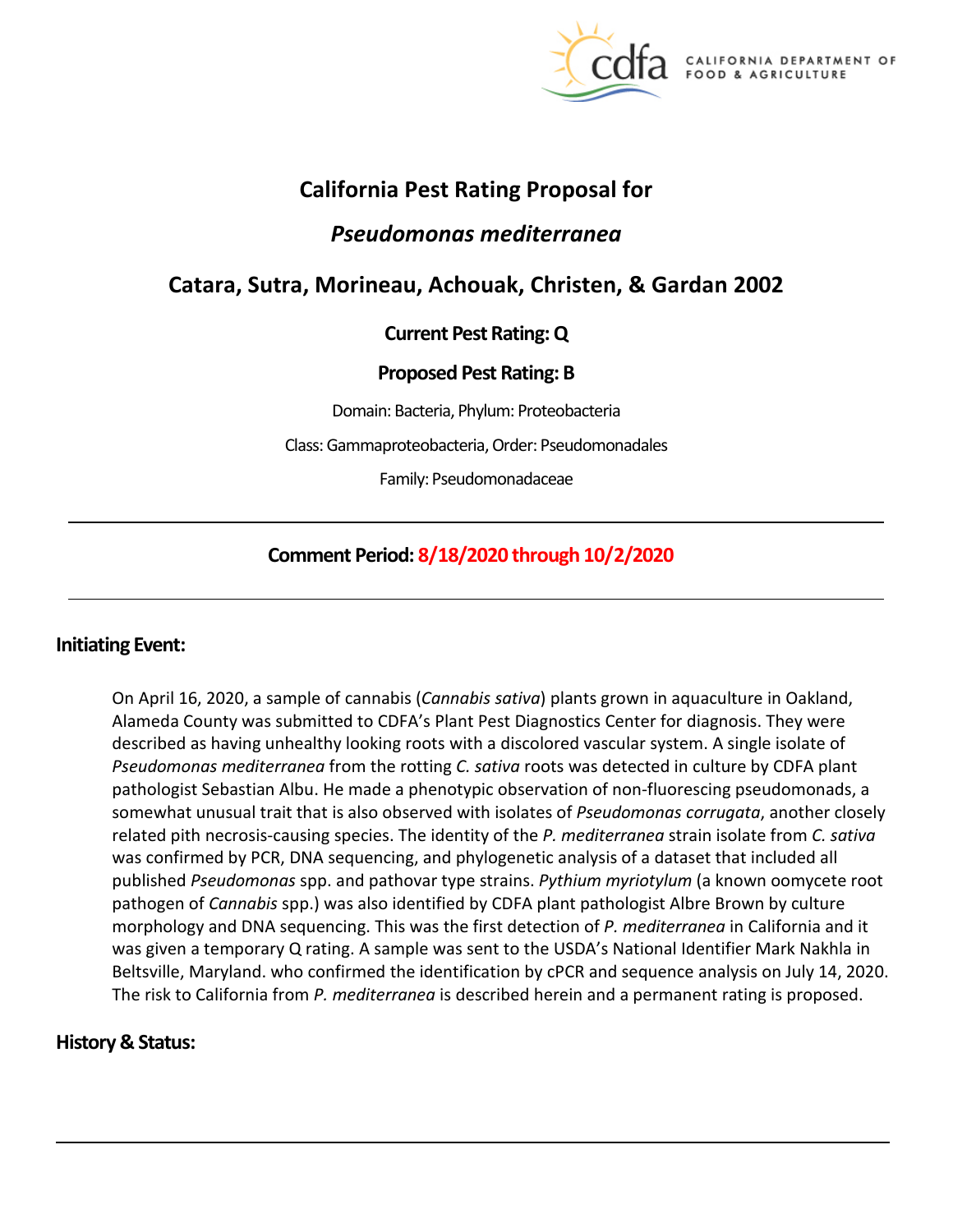

 brown pigments are frequently produced. The bacteria are motile by means of multiple polar flagella. It is strictly aerobic and does not fluorescence on King's B. *Pseudomonas corrugata*, *P. mediterranea*, *P.*  **Background:** *Pseudomonas mediterranea* was first described by Catata et al. in 2002 when they separated it from a closely related species, *P. corrugata*, based on a comparison of 16S rRNA sequences. *Pseudomonas corrugata* causes pith necrosis on tomatoes, peppers, geranium, and chrysanthemum. It has been known to occur in California since 1976 (Lai et al., 1983) and has been reported from tomato, lettuce, pepper, orchid, and geranium. *Pseudomonas mediterranea* is a Gramnegative, non-spore-forming rod. This species has the same general characteristics as *P. corrugata*  although it can be distinguished based on biochemical reactions and sequence analysis. The colonies of *P. mediterranea* on nutrient agar supplemented with 1%glucose are wrinkled or smooth. Yellow to *fluorescens*, and *P. viridiflava* can all be pathogenic and can co-occur in the pith of tomato and pepper (Trantas et al., 2015; Xu et al., 2013; Alippi and Lopez, 2010; Basim et al., 2005).

*Hosts:* Tomato (*Solanum lycopersicum*), pepper (*Capsicum annuum*), eggplant (*Solanum melongena),*  tobacco (*Nicotiana tabacum*) (Catara et al., 2002).

 fruits of the first inflorescence are fully developed, but still green. Initially there is only a slight wilting *Symptoms*: Early symptoms of *P. mediterranea*-infected tomato plants are usually observed when the and chlorosis on the new growth. Later, plants can exhibit transient lateral wilting or partial collapse. Soft, brown areas appear, which can spread until they cover large portions of the stems. Additional symptoms include the atypical formation of secondary roots, and the development of a with watery, laddered appearance and an intense brown to black discoloration of the pith. Rarely, there can be signs of yellow-brown bacterial exudate from the leaf scars (Trantas et al., 2015). Bacterial streaming can be observed microscopically from necrotic stem tissue (Xu et al., 2013).

Field-grown pepper plants exhibit chlorosis, wilting of leaves, and extensive necrosis of the pith, but no secondary roots have been reported. Brown spots are observed at the bases of the stems followed by bacterial exudate. Spots extend upwards, while the leaves gradually turn yellow, beginning from those at the top of the plant. Diseased plants have longitudinal dark brown lesions on the stems. The pith is initially brown and watery and eventually decays. In the region of decay, the vascular tissues show a brown discoloration, and eventually the infected plants die. The spread of the infection is slower in older plants (Trantas et al., 2015).

*Transmission:* The bacteria overwinter in plant debris in the soil, in dried diseased leaves, and on seed. Bacteria are carried to the leaves by rain splashing, by wind, or they may be accidentally spread during handling of the plants. This is especially a problem for greenhouse grown tomatoes and peppers that are handled frequently during training, staking, tying, pollinating, and harvesting. High humidity or a film of moisture must be present for infections to occur and for the development of epidemics. Bacteria enter the leaf through stomata, hydathodes, and wounds (Agrios, 2005). *Pseudomonas mediterranea* is soilborne and can be seedborne in tomatoes (Searcy et al., 2015).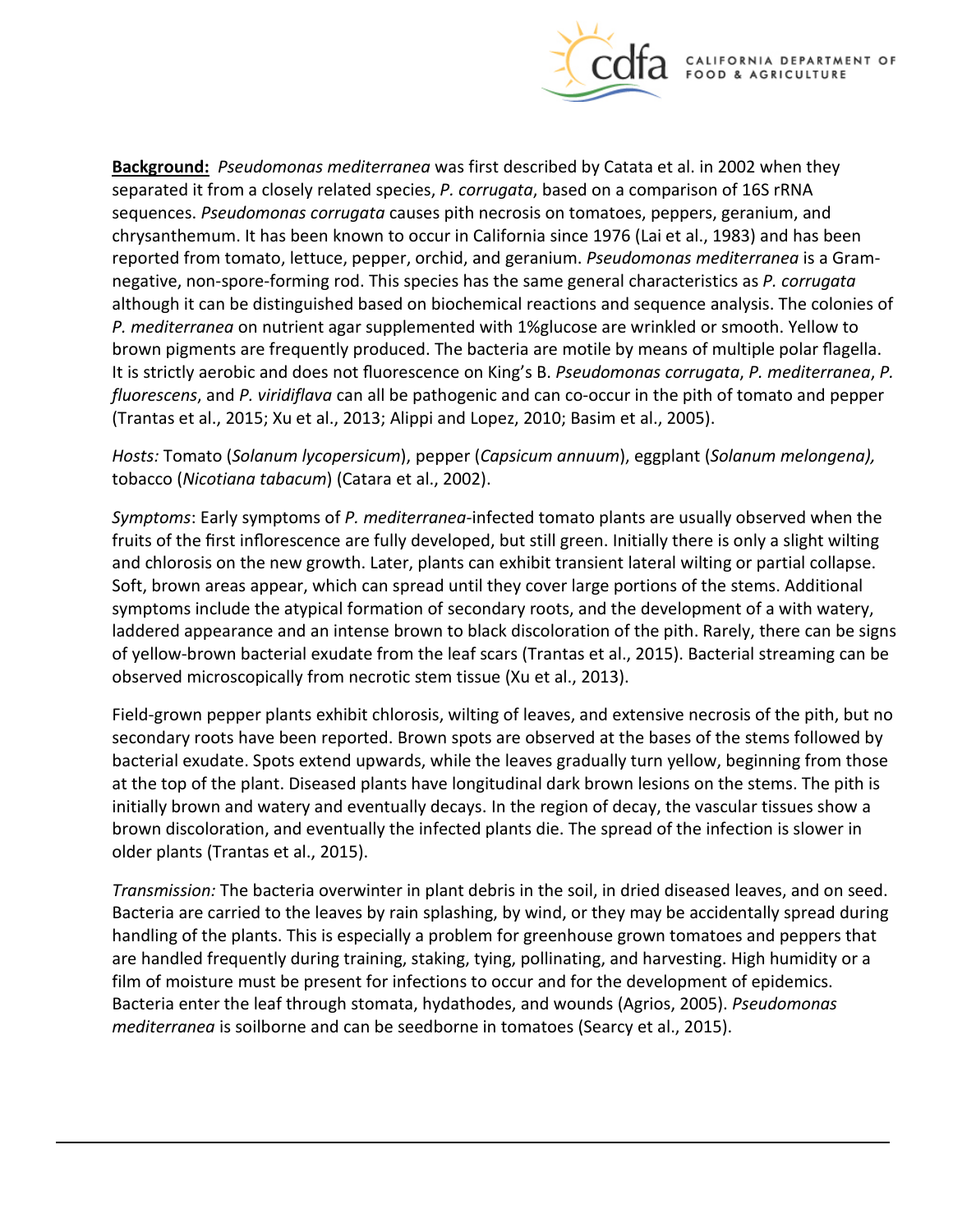

*Damage Potential:* Bacterial pith necrosis is considered an important problem in tomatoes and peppers worldwide (Catara et al., 2002; Trantas et al., 2015, Lai et al., 1983). Usually it is referred to as a mild and opportunistic pathogen with 1-10% of plants affected, although individual plantings or greenhouses may suffer higher losses (Searcy et al., 2015; Xu et al., 2013). Co-infection with multiple *Pseudomonas* spp., all proven to cause similar symptoms on tomato, complicates the ability to estimate damage potential for each species individually.

**Worldwide Distribution**: Argentina, Brazil, France, Italy, Greece, Russia, Portugal, Spain, Saudi Arabia, Taiwan, Turkey, United States (California, Georgia, Ohio) (Alippi and López, 2010; Catara et al., 2002; Trantas et al., 2015; Pekhtereva et al., 2007; Tsai et al., 2018; Basim et al., 2005; Searcy et al., 2016; Xu et al., 2013; Moura et al., 2005; Sahin et al., 2005; Quezado-Duval et al., 2007; Molan et al., 2010).

**Official Control:** *Pseudomonas mediterranea* is a Q rated pathogen in California.

**California Distribution**: There has been one detection in Alameda County on *Cannabis sativa.* 

**California Interceptions**: none

The risk *Pseudomonas mediterranea* would pose to California is evaluated below.

### **Consequences of Introduction:**

**1) Climate/Host Interaction:** This pathogen has been recorded in both field-grown and greenhouse grown tomatoes and peppers and aqua-cultured cannabis. It is systemic in its hosts. Therefore, climate is not going to be an important factor.

Evaluate if the pest would have suitable hosts and climate to establish in California.

**Score**: **3** 

- Low (1) Not likely to establish in California; or likely to establish in very limited areas.
- Medium (2) may be able to establish in a larger but limited part of California.
- **- High (3) likely to establish a widespread distribution in California.**
- **2) Known Pest Host Range:** The host range is moderate with some members of Solanaceae plus cannabis.

Evaluate the host range of the pest.

**Score: 2** 

- Low (1) has a very limited host range.
- **- Medium (2) has a moderate host range.**
- High (3) has a wide host range.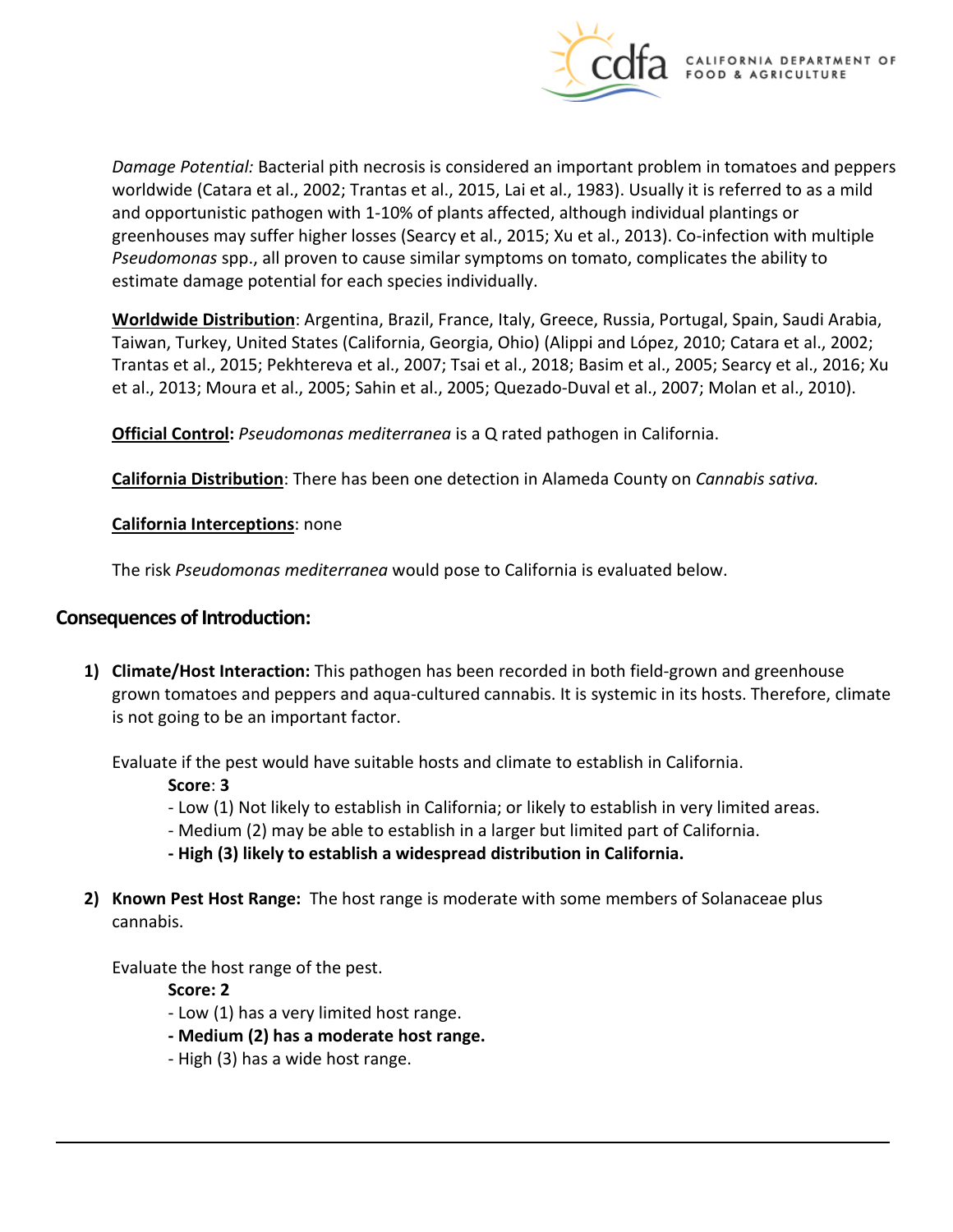

**3) Pest Reproductive Potential:** Bacterial pathogens multiply exponentially under favorable conditions. However, they require moisture on the leaf or stem surface to infect, which limits their potential in dry climates.

Evaluate the natural and artificial dispersal potential of the pest.

- **Score: 2**
- Low (1) does not have high reproductive or dispersal potential.
- **- Medium (2) has either high reproductive or dispersal potential.**
- High (3) has both high reproduction and dispersal potential.
- **4) Economic Impact:** Modest losses are reported in tomatoes and peppers. The effect on cannabis is unknown but may be higher in an aquaculture system.

Evaluate the economic impact of the pest to California using the criteria below.

**Economic Impact: 2** 

- **A. The pest could lower crop yield.**
- **B. The pest could lower crop value (includes increasing crop production costs).**
- C. The pest could trigger the loss of markets (includes quarantines).
- D. The pest could negatively change normal cultural practices.
- E. The pest can vector, or is vectored, by another pestiferous organism.
- F. The organism is injurious or poisonous to agriculturally important animals.
- G. The organism can interfere with the delivery or supply of water for agricultural uses.

#### **Economic Impact Score**: **2**

- Low (1) causes 0 or 1 of these impacts.
- **- Medium (2) causes 2 of these impacts.**
- High (3) causes 3 or more of these impacts.
- **5) Environmental Impact:** No impacts have been reported as to date it has only affected agronomic crops.

#### **Environmental Impact:**

- A. The pest could have a significant environmental impact such as lowering biodiversity, disrupting natural communities, or changing ecosystem processes.
- B. The pest could directly affect threatened or endangered species.
- C. The pest could impact threatened or endangered species by disrupting critical habitats.
- D. The pest could trigger additional official or private treatment programs.
- E. The pest significantly impacts cultural practices, home/urban gardening or ornamental plantings.

#### **Environmental Impact Score: 1**

- **- Low (1) causes none of the above to occur.**
- Medium (2) causes one of the above to occur.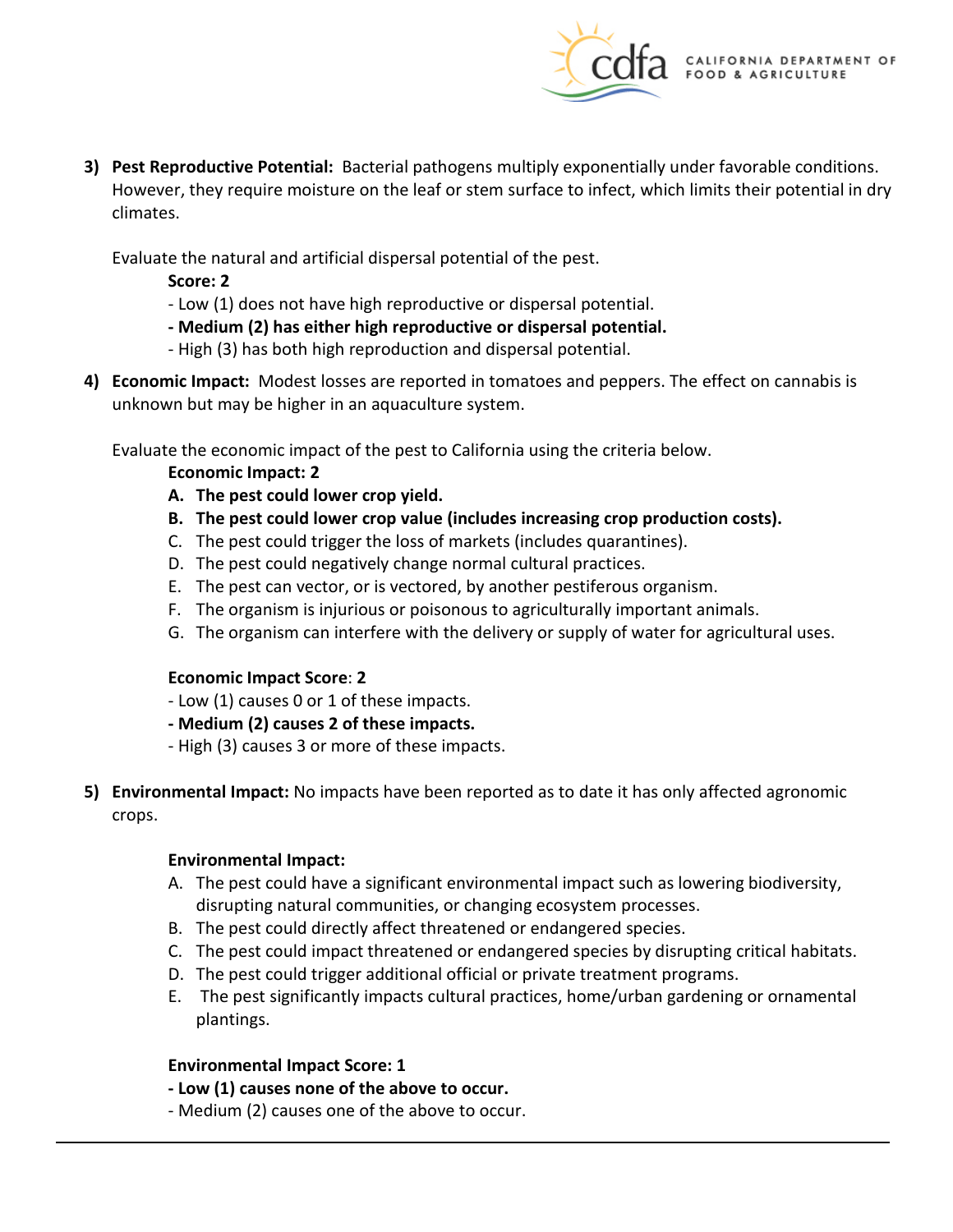

- High (3) causes two or more of the above to occur.

## **Consequences of Introduction to California for** *Pseudomonas mediterranea:* **Medium**

Add up the total score and include it here. **10**   $-Low = 5-8$  points **-Medium = 9-12 points**   $-High = 13-15$  points

**6) Post Entry Distribution and Survey Information**: Evaluate the known distribution in California. Only official records identified by a taxonomic expert and supported by voucher specimens deposited in natural history collections should be considered. Pest incursions that have been eradicated, are under eradication, or have been delimited with no further detections should not be included.

*Evaluation is 'Low***'**. One detection has been made from cannabis from Alameda County.

#### **Score: -1**

-Not established (0) Pest never detected in California or known only from incursions. **-Low (-1) Pest has a localized distribution in California or is established in one suitable climate/host area (region).** 

-Medium (-2) Pest is widespread in California but not fully established in the endangered area, or pest established in two contiguous suitable climate/host areas.

-High (-3) Pest has fully established in the endangered area, or pest is reported in more than two contiguous or non-contiguous suitable climate/host areas.

**7) The final score is** the consequences of introduction score minus the post entry distribution and survey information score: (Score)

*Final Score: Score of Consequences of Introduction – Score of Post Entry Distribution and Survey Information =* **9** 

### **Uncertainty:**

The closely related bacterium, *P. corrugata*, which shares a similar phenotype with *P. mediterranea*, is known to occur in California. Several detections of *P. corrugata* were made by a former CDFA bacteriologist during 1997-1999 from multiple hosts, including lettuce, tomato, pepper, and orchid. This was prior to the description of *P. mediterranea* as a distinct species from *P. corrugata* in 2002. None these isolates, nor their sequence data, are available today. Therefore, the distribution of *P. mediterranea* may extend beyond what is currently known. It is possible that the detection of *P. mediterranea* in Alameda is incidental and the strain is not a pathogen of *Cannabis* spp. Pathogenicity tests are being planned to determine its virulence on cannabis and other hosts.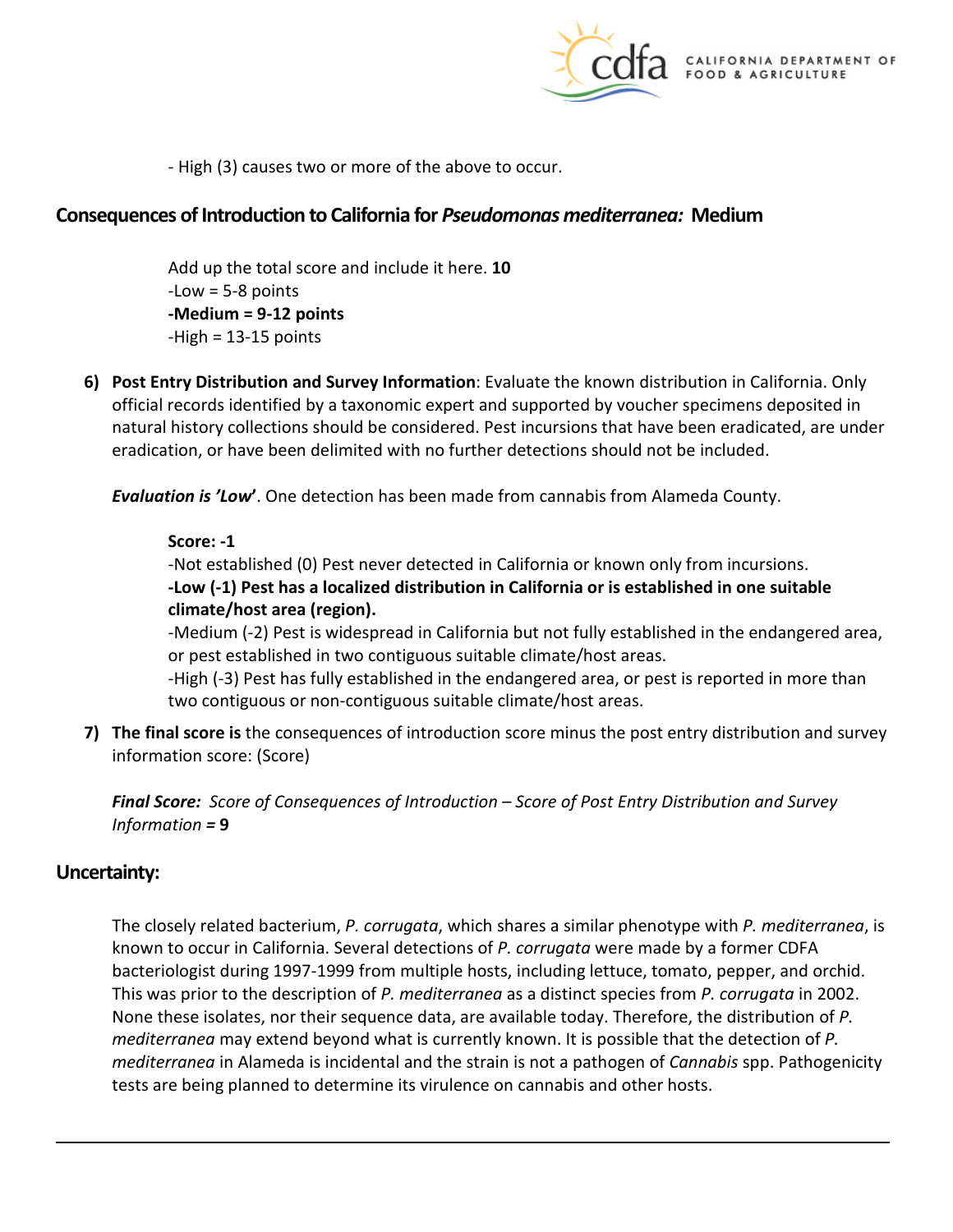

## **Conclusion and Rating Justification:**

Based on the evidence provided above the proposed rating for *Pseudomonas mediterranea* is B.

### **References:**

Alippi, A.M. and López, A.C., 2010. First report of *Pseudomonas mediterranea* causing tomato pith necrosis in Argentina. Plant Pathology, 20.

Basim, H., Basim, E., Yilmaz, S. and Ilkucan, M., 2005. First report of pith necrosis of tomato caused by *Pseudomonas mediterranea* in Turkey. Plant Pathology, 54(2).

Catara, V., Sutra, L., Morineau, A., Achouak, W., Christen, R. and Gardan, L., 2002. Phenotypic and genomic evidence for the revision of *Pseudomonas corrugata* and proposal of *Pseudomonas mediterranea* sp. nov. International Journal of Systematic and Evolutionary Microbiology, 52(5), pp.1749-1758.

Lai, M.I., Opgenorth, D.C., White, J.B., 1983. Occurrence of Pseudomonas corrugata on tomato in California. Plant disease 67(1):110-2.

Molan, Y.Y., Ibrahim, Y.E. and Al-Masrahi, A.A., 2010. Identification in Saudi Arabia of Pseudomonas corrugata, the tomato pith necrosis pathogen, and assessment of cultivar resistance and seed treatment. Journal of Plant Pathology, pp.213-218.

Moura, M.L., Jacques, M.A., Brito, L.M., Mourão, I.M. and Duclos, J., 2004, June. Tomato pith necrosis (TPN) caused by P. corrugata and P. mediterranea: severity of damages and crop loss assessment. In I International Symposium on Tomato Diseases 695 (pp. 365-372).

 Pekhtereva, E.S., Kornev, K.P., Matveeva, E.V., Polityko, V.A., Budenkov, N.I., Ignatov, A.N. and Schaad, N.W., 2007, October. Pith necrosis of tomato in Russia. In II International Symposium on Tomato Diseases 808 (pp. 251-254).

Quezado-Duval, A.M., Guimarães, C. and Martins, O.M., 2007. Occurrence of Pseudomonas corrugata causing pith necrosis on tomato plants in Goiás, Brazil. Fitopatologia Brasileira, 32(6), pp.520-520.

Sahin, F., Aysan, Y. and Saygili, H., 2004, June. First observation of pith necrosis on tomato caused by some Pseudomonas species in Turkey. In I International Symposium on Tomato Diseases 695 (pp. 93- 96).

 Searcy, J.V.K., Smith, S., Gitaitis, R.D. and Dutta, B., 2016. First report of tomato pith necrosis caused by *Pseudomonas mediterranea* in Georgia, USA. Plant Disease, 100(2), pp.518-518.

Trantas, E.A., Sarris, P.F., Pentari, M.G., Mpalantinaki, E.E., Ververidis, F.N. and Goumas, D.E., 2015. Diversity among *Pseudomonas corrugata* and *Pseudomonas mediterranea* isolated from tomato and pepper showing symptoms of pith necrosis in Greece. Plant Pathology, 64(2), pp.307-318.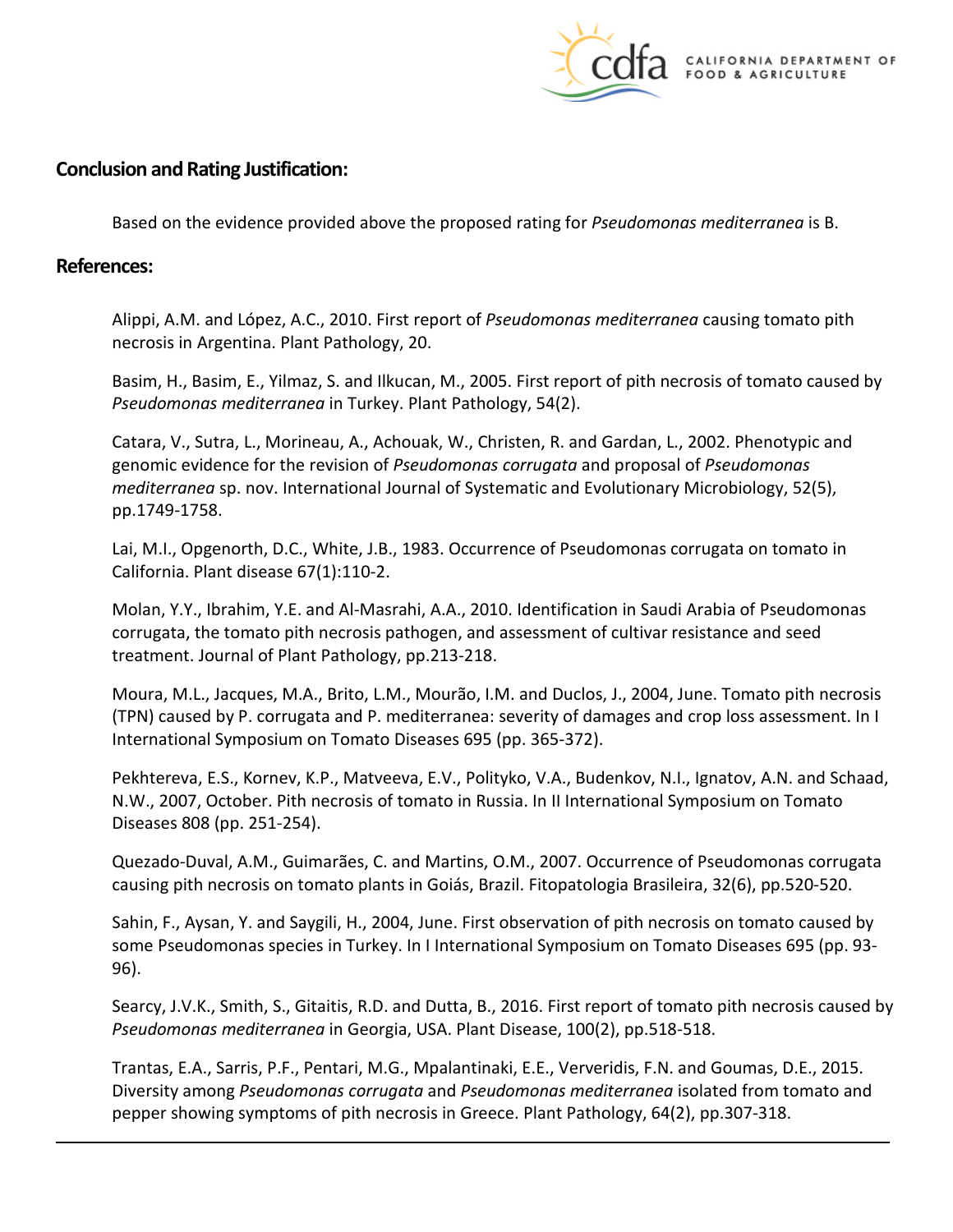

Tsai, C., Ann, P., Lu, Y., Hwang, S. and Hung, T., 2018. Occurrence of pith necrosis of tomato caused by *Pseudomonas mediterranea* in Taiwan. Journal of Taiwan Agricultural Research, 67(1), pp.16-27.

Xu, X., Baysal-Gurel, F. and Miller, S.A., 2013. First report of tomato pith necrosis caused by *Pseudomonas mediterranea* in the United States and *P. corrugata* in Ohio. Plant disease, 97(7), pp.988- 988.

#### **Responsible Party:**

Heather J. Scheck, Primary Plant Pathologist/Nematologist, California Department of Food and Agriculture, 204 West Oak Ave, Lompoc, CA. Phone: 805-736-8050, [permits\[@\]cdfa.ca.gov.](https://permits[@]cdfa.ca.gov)

## **\*Comment Period: 8/18/2020 through 10/2/2020**

#### **\*NOTE:**

You must be registered and logged in to post a comment. If you have registered and have not received the registration confirmation, please contact us at [permits\[@\]cdfa.ca.gov](https://permits[@]cdfa.ca.gov).

#### **Comment Format:**

 Comments should refer to the appropriate California Pest Rating Proposal Form subsection(s) being commented on, as shown below.

#### **Example Comment:**

Consequences of Introduction: 1. Climate/Host Interaction: [Your comment that relates to "Climate/Host Interaction" here.]

- $\cdot \cdot$  Posted comments will not be able to be viewed immediately.
- $\triangleleft$  Comments may not be posted if they:

Contain inappropriate language which is not germane to the pest rating proposal;

Contains defamatory, false, inaccurate, abusive, obscene, pornographic, sexually oriented, threatening, racially offensive, discriminatory or illegal material;

Violates agency regulations prohibiting sexual harassment or other forms of discrimination;